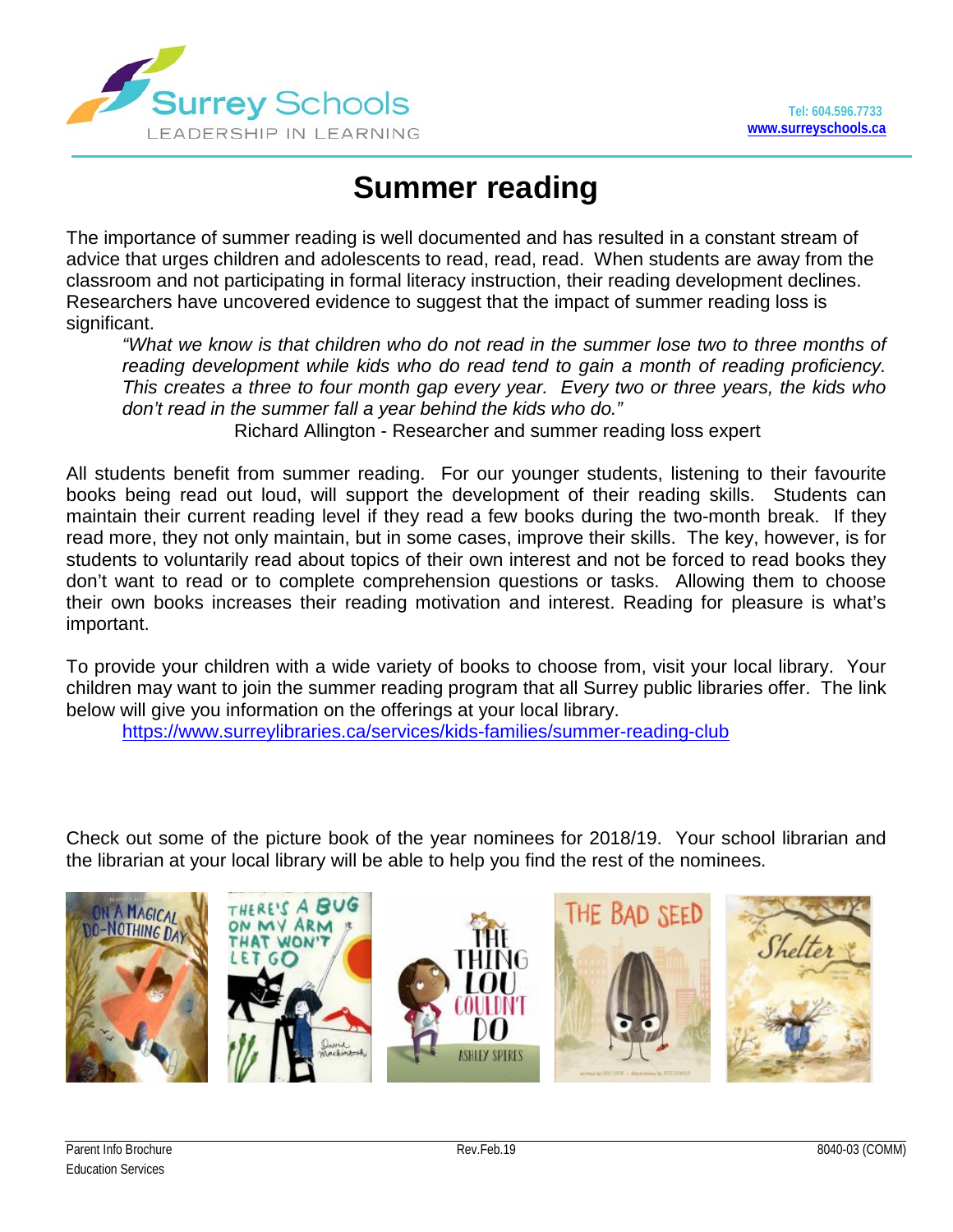

**WILLIAM BELL** 

**ABSOLUTELY<br>INVINCIBLE** 

Your children in grades 4-7 may be interested in the novel book of the year nominees which include…



Your teen readers have lots to choose from as well. Here are a few suggestions…

[Grades 8-9](https://www.google.com/url?sa=i&rct=j&q=&esrc=s&source=images&cd=&ved=2ahUKEwj2hJuB3bngAhWsIDQIHYW5BG8QjRx6BAgBEAU&url=https://www.amazon.ca/Savage-Fortress-Sarwat-Chadda/dp/0545385164&psig=AOvVaw3tg73nPu_25YMVaChjACcn&ust=1550182215667155)





[Grades 10-12](https://www.google.com/imgres?imgurl=http%3A%2F%2Fcoverscans.renlearn.com%2FHighRes%2F9780773674110.jpg&imgrefurl=http%3A%2F%2Fbookextract.renlearn.com%2Fhtml%2F36510-EN.html&docid=5yNWmiNnMKejeM&tbnid=wt5nDDPzvXIqUM%3A&vet=10ahUKEwjFofuC4LngAhUpllQKHahoAIoQMwg_KAQwBA..i&w=230&h=400&itg=1&safe=strict&client=firefox-b-d&bih=865&biw=988&q=absolutely%20invincible&ved=0ahUKEwjFofuC4LngAhUpllQKHahoAIoQMwg_KAQwBA&iact=mrc&uact=8)